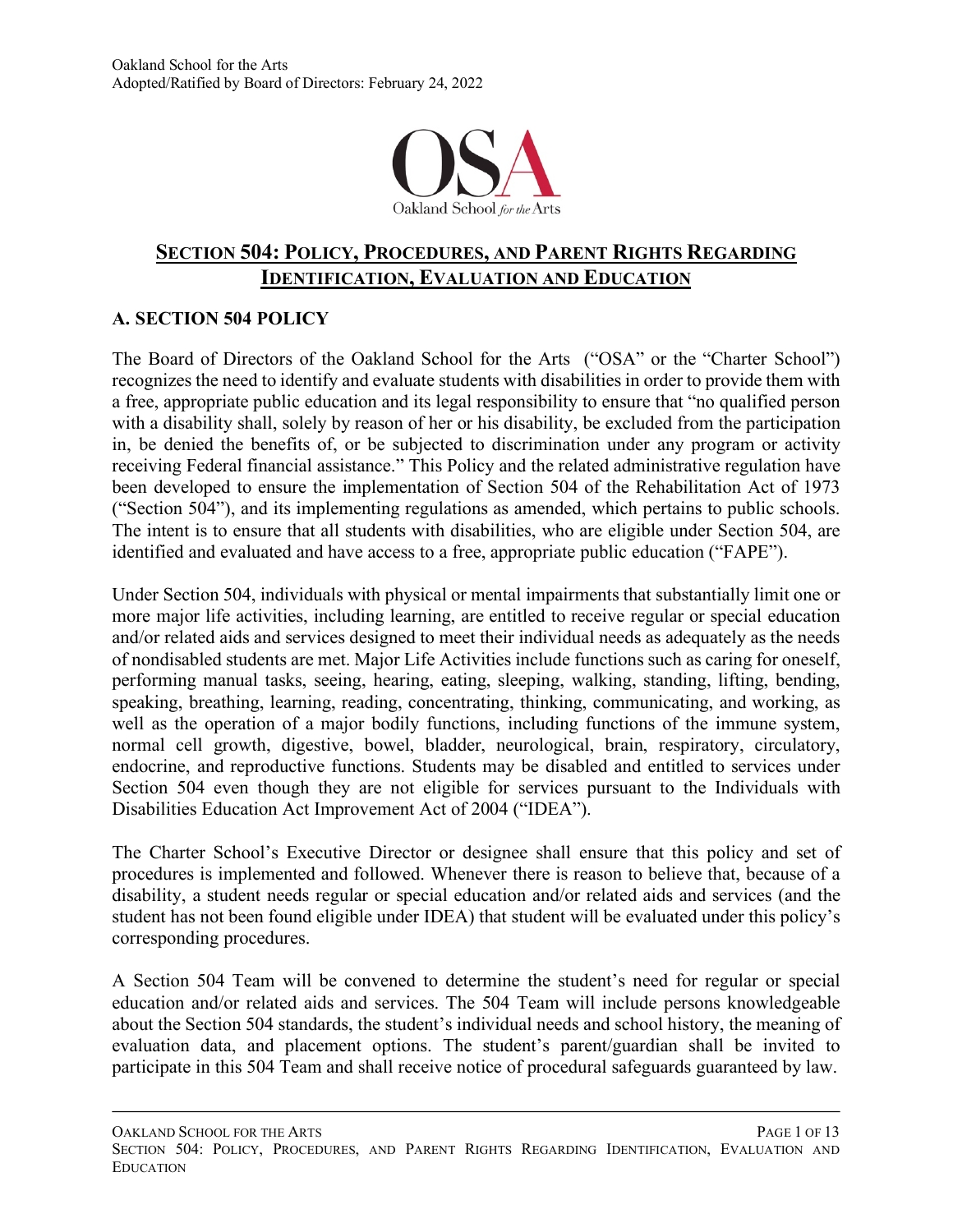If OSA does not assess a student after a parent has requested an assessment, the Charter School shall provide notice of the parent's/guardian's procedural safeguards. OSA shall not retaliate in any way against parents/guardians or students who exercise any rights under the procedural safeguards and/or Section 504.

If the student, due to disability, is found to require regular or special education and/or related aids and services under Section 504, the Section 504 Team shall develop a 504 plan for the provision of such services to the student. The student shall be educated with nondisabled students to the maximum extent appropriate to the student's individual needs. The student's parent/guardian shall be provided a copy of the 504 plan and shall receive notice of procedural safeguards guaranteed by law. OSA shall periodically review the student's progress and placement.

The Charter School does not discriminate on the basis of disability or any other characteristic protected under law. OSA will implement this policy through its corresponding procedures.

# **B. SECTION 504 PROCEDURES**

### A. Definitions

- 1. **Academic Setting** the regular, educational environment operated by OSA.
- 2. **Individual with a Disability under Section 504** An individual who:
	- a. has a physical or mental impairment that substantially limits one or more major life activities;
	- b. has a record of such an impairment; or
	- c. is regarded as having such an impairment.
- 3. **Evaluation –** procedures used to determine whether a student has a disability as defined within these Procedures, and the nature and extent of the services that the student needs. The term means procedures used selectively with an individual student and does not include basic tests administered to, or procedures used with, all students in a school, grade or class.
- 4. **504 Plan** is a plan developed to identify and document the student's needs for regular or special education and related aids and services for participation in educational programs, activities, and school–sponsored events.
- 5. **Free Appropriate Public Education ("FAPE")** the provision of regular or special education and related aids and services that are designed to meet the individual needs of persons with disabilities as adequately as the needs of persons without disabilities are met.
- 6. **Major Life Activities** Functions such as caring for oneself, performing manual tasks, seeing, hearing, eating, sleeping, walking, standing, sitting, reaching, lifting, bending, speaking, breathing, learning, reading, concentrating, thinking,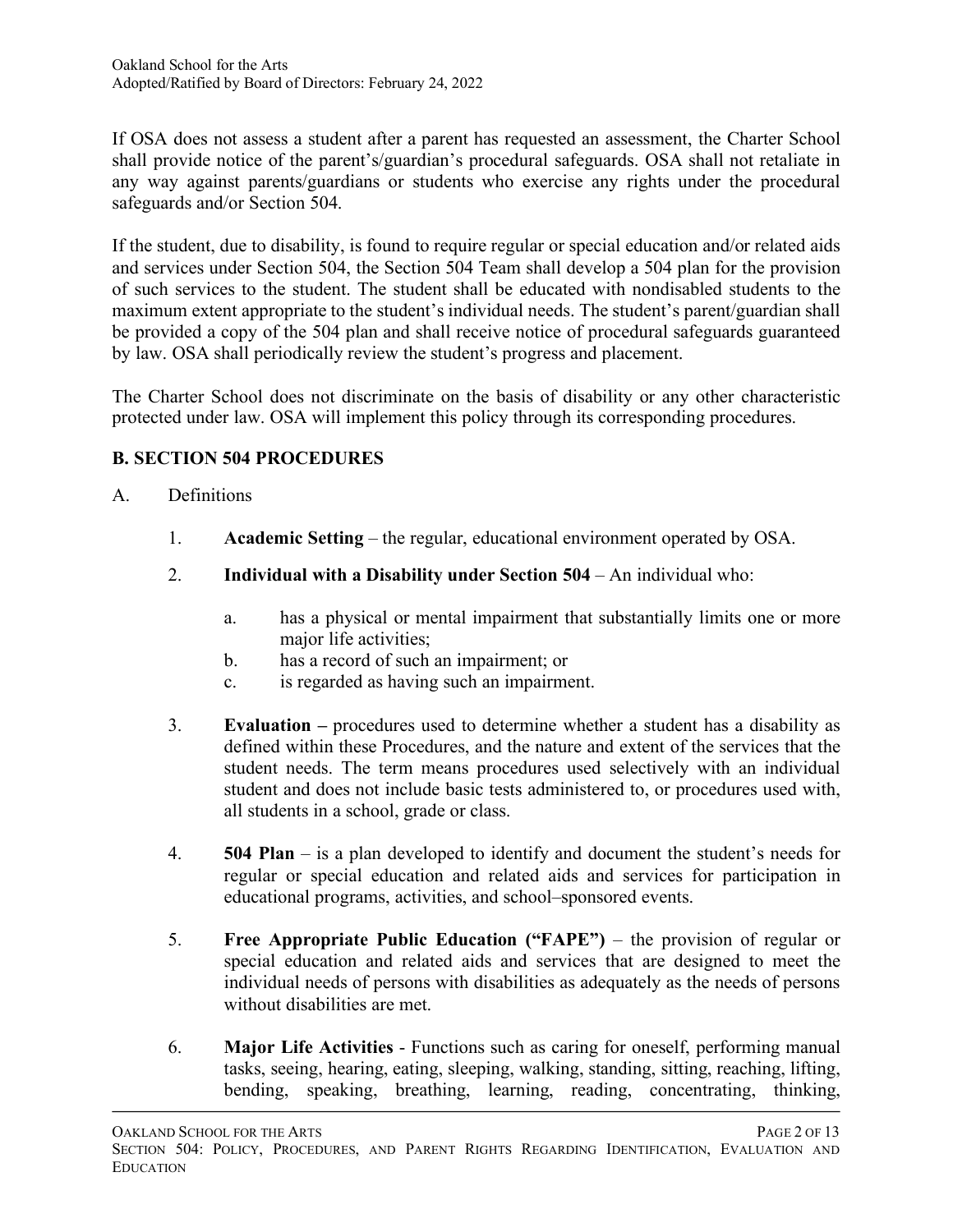communicating, interacting with others, and working. A major life activity also includes the operation of a major bodily function, including but not limited to, functions of the immune system, special sense organs and skin, normal cell growth, digestive, genitourinary, bowel, bladder, neurological, brain, respiratory, circulatory, endocrine, hemic, lymphatic, musculoskeletal, and reproductive functions.

# 7. **Physical or Mental Impairment** –

- a. Any physiological disorder or condition, cosmetic disfigurement, or anatomical loss affecting one or more of the following body systems: neurological; musculoskeletal; special sense organs; respiratory; including speech organs; cardiovascular; reproductive; digestive; genitor-urinary; hemic and lymphatic; skin; and endocrine; or
- b. Any mental or psychological disorder, such as intellectual disability, organic brain syndrome, emotional or mental illness, and specific learning disabilities.
- 8. **504 Coordinator** The Principal shall serve as the Charter School's Section 504 Coordinator. The parents or guardians may request a Section 504 due process hearing from or direct any questions or concerns to the Section 504 Coordinator at (510) 873-8800.
- 9. **Has a record of such an impairment** means has a history of, or has been misclassified as having, a mental or physical impairment that substantially limits one or more major life activities.

### 10. **Is regarded as having an impairment** - means

- a. An individual meets the requirement of 'being regarded as having such an impairment' if the individual establishes that he or she has been subjected to an action prohibited under this Act because of an actual or perceived physical or mental impairment whether or not the impairment limits or is perceived to limit a major life activity.
- b. Being regarded as having an impairment shall not apply to impairments that are transitory and minor. A transitory impairment is an impairment with an actual or expected duration of 6 months or less.

### B. Referral, Assessment and Evaluation Procedures

- 1. OSA will evaluate any student who, because of disability, needs or is believed to need regular or special education and/or related aids and services.
- 2. A student may be referred by anyone, including a parent/guardian, teacher, other school employee or community agency, for consideration as to whether the student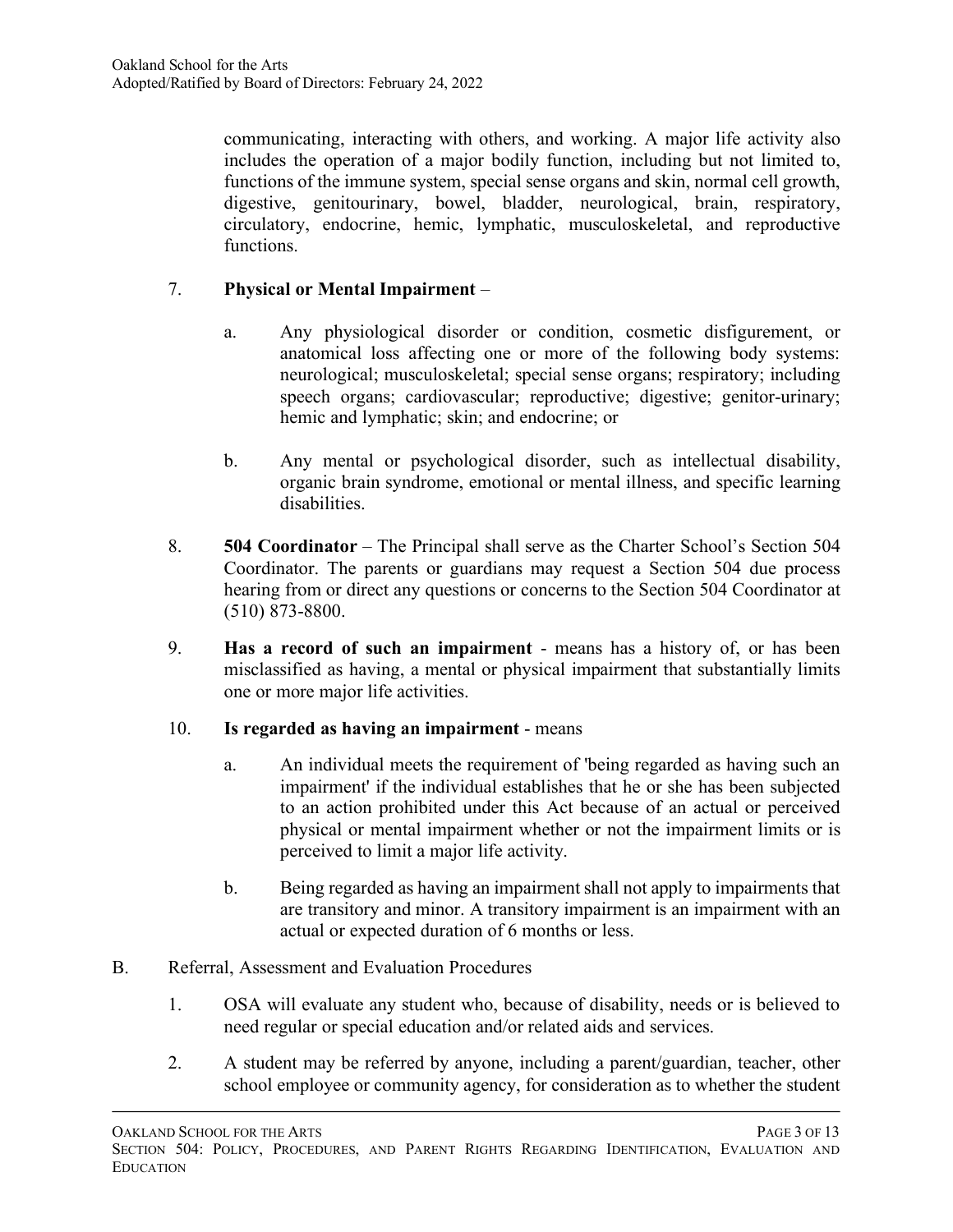qualifies as a student with disabilities under Section 504. Requests for evaluation shall be made in writing, and a copy of said request will remain in the student's file regardless of the final determination. This referral should be made to the Section 504 Coordinator who will convene a 504 Team. Any requests made to another Charter School employee will be forwarded to the Section 504 Coordinator.

- 3. The Charter School has the responsibility to ensure that students with disabilities are evaluated. Therefore, it is important that students who have or may have a disability are referred to the Section 504 Coordinator so that the assessment process is initiated.
- 4. The 504 Team convened by the Section 504 Coordinator will be composed of the student's parents/guardians and other persons knowledgeable about the student (such as the student's regular education teachers), the student's school history, the student's individual needs (such as a person knowledgeable about the student's disabling condition), the meaning of evaluation data, the options for placement and services, and the legal requirements for least restrictive environment and comparable facilities.
- 5. The 504 Team shall promptly consider the referral and determine what assessments are needed in all suspected areas of disability to evaluate whether the student is a student with a disability under Section 504 and what special needs the student may have. The decision regarding what assessments shall be undertaken shall be based on a review of the student's school records (including academic, social and behavioral records), any relevant medical records, and the student's needs. Students requiring assessment shall be provided appropriate assessments administered by qualified assessment specialists.
- 6. The 504 Team will consider the following information in its evaluation of the student:
	- a. Tests and other evaluation materials that have been validated for the specific purpose for which they are used and are administered by trained personnel;
	- b. Tests and other evaluation materials including those tailored to assess specific areas of educational need and not merely those which are designed to provide a single general intelligence quotient; and
	- c. Tests are selected and administered so as to best ensure that, when a test is administered to a student with impaired sensory, manual, or speaking skills, the test results accurately reflect the student's aptitude or achievement level or whatever factor the test purports to measure, rather than reflecting the student's impaired sensory, manual, or speaking skills (except where those skills are the factors that the test purports to measure.)
- 7. The evaluation of the student must be sufficient for the 504 Team to accurately and completely describe: (a) the nature and extent of the disabilities; (b) the student's special needs; (c) the impact upon the student's education; and (d) what regular or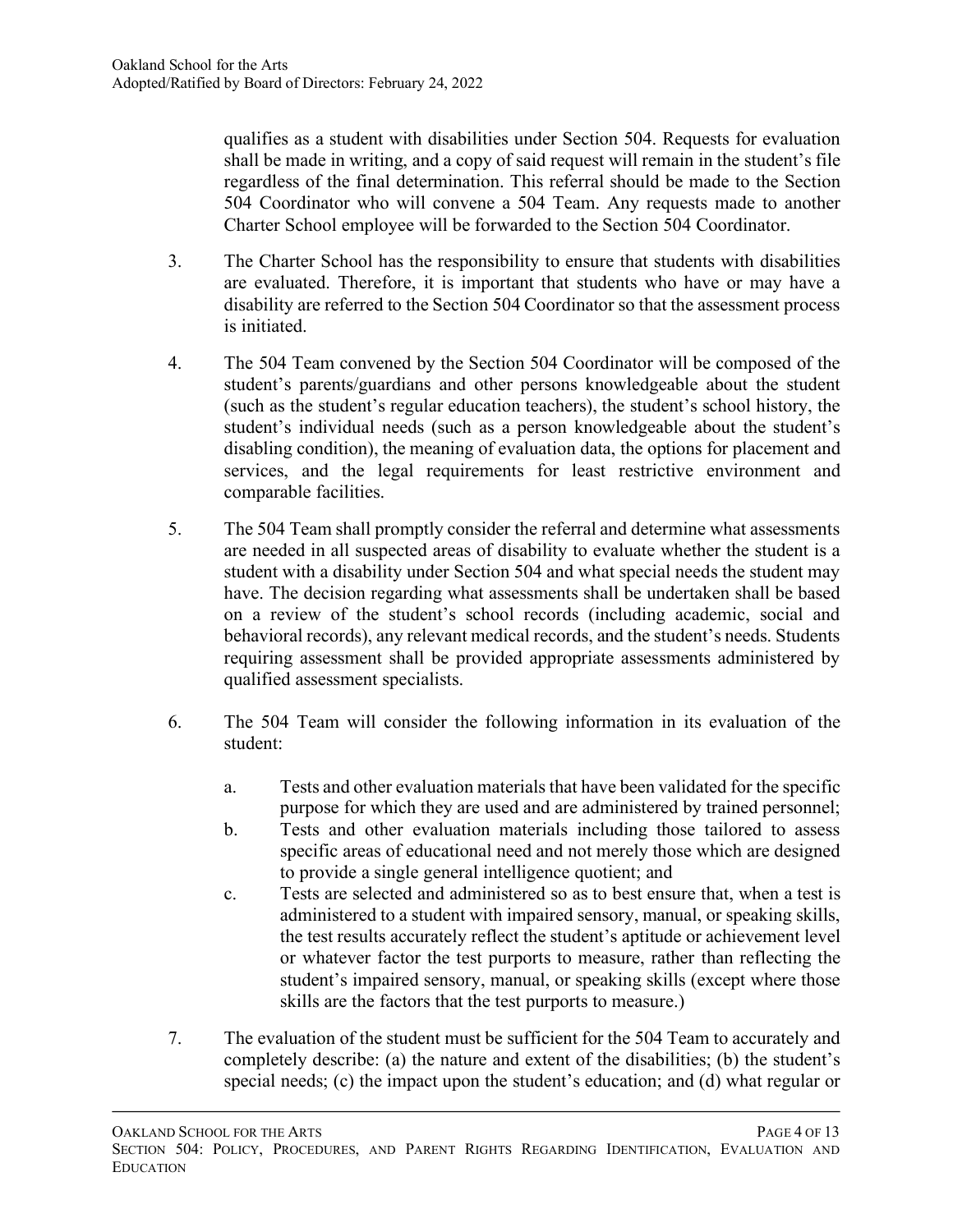special education and/or related aids and services are appropriate to ensure that the student receives a free appropriate public education. All significant factors relating to the learning process for that student, including adaptive behavior and cultural and language background, must be considered. The evaluation may include, but is not limited to, classroom and playground observation, performance-based testing, academic assessment information, and data offered by the student's teachers and parent/guardian.

- 8. Mitigating measures cannot be considered when evaluating whether or not a student has a substantially limiting impairment. Mitigating measures could include medications, prosthetic devices, assistive devices, or learned behavioral or adaptive neurological modifications a student uses to eliminate or reduce the effects of an impairment.
- 9. The parents/guardians shall be given an opportunity in advance of 504 Team meetings to examine assessment results and all other relevant records.
- 10. If a request for evaluation is denied, the 504 Team shall inform the parents/guardians in writing of this decision and of their procedural rights as described below.
- C. 504 Plan
	- 1. When a student is identified as having a disability within the meaning of Section 504, the 504 Team shall determine what, if any, services are needed to ensure that the student receives a FAPE.
	- 2. The 504 Team responsible for making the placement decision shall include the parents/guardians and other persons knowledgeable about the child, the meaning of the evaluation data, and the placement options.
	- 3. For each identified eligible student, the 504 Team will develop a 504 Plan describing the student's disability and the regular or special education and/or related aids and services needed. The Plan will specify how the special education and/or related aids and services will be provided to the eligible student and by whom. The 504 Plan will also identify the person responsible for ensuring that all the components of the Plan are implemented.
	- 4. The student's teacher and any other staff who are to provide services to the student or who are to make modifications in the classroom for the student shall be informed of the services or modifications necessary for the student and, if appropriate, provided a copy of the 504 Plan. A copy of this plan shall be kept in the student's cumulative file in a manner that limits access to those persons involved in the 504 process and/or the provision of services and modifications.
	- 5. The eligible student shall be placed in the regular education environment unless it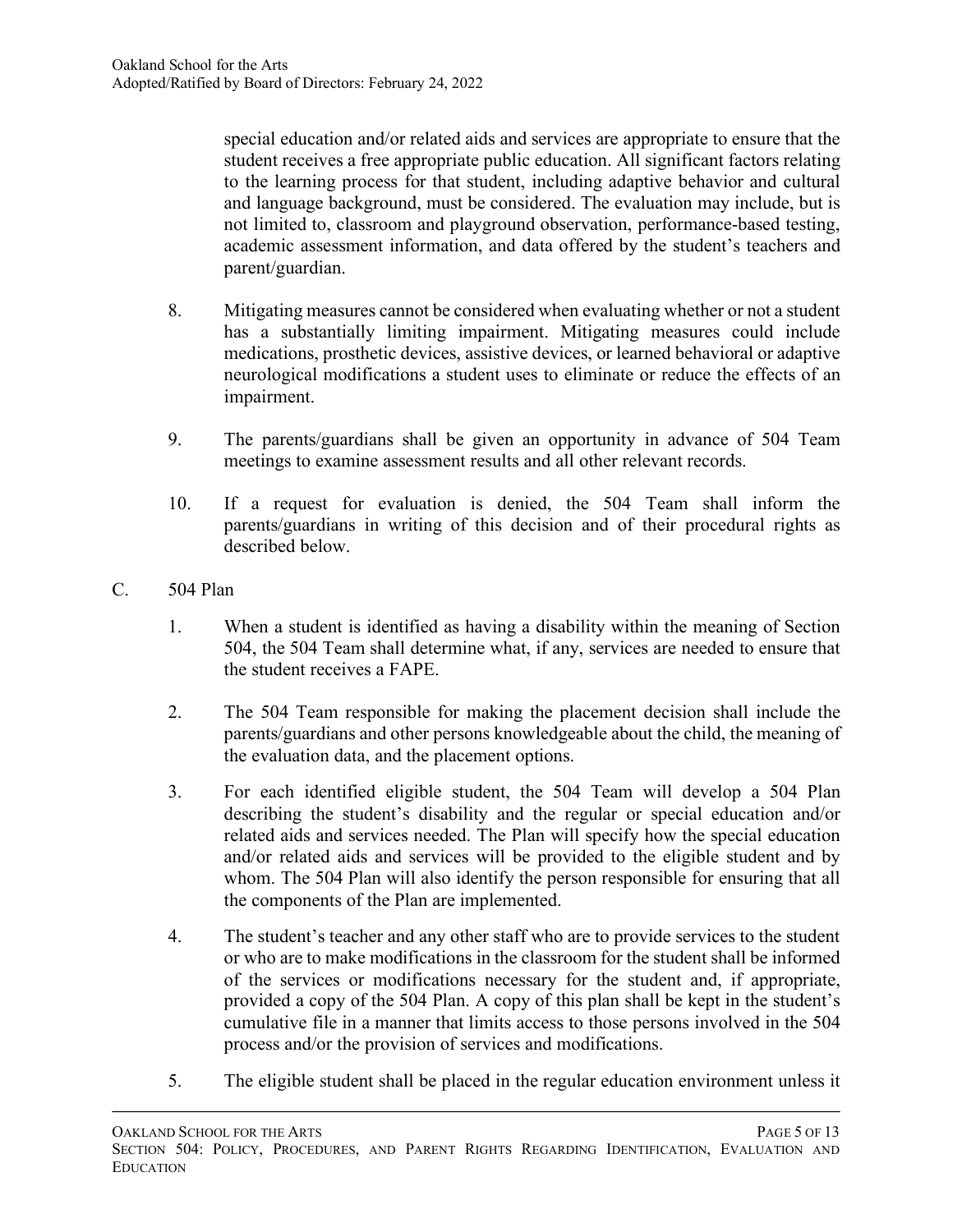is demonstrated that the student's needs cannot be met in the regular education environment with supplementary aids and services. The student shall be educated with students who are not disabled to the maximum extent appropriate to his/her individual needs.

- 6. The referral, assessment, evaluation and placement process will be completed within a reasonable time. It is generally not reasonable to exceed fifty (50) school days in completing this process.
- 7. The parents/guardians shall be notified in writing of the final decision concerning the student's identification as a person with disabilities, the educational program and services to be provided, if any, and of the Section 504 procedural safeguards, as described below, including the right to an impartial hearing to challenge the decision.
- 8. If the 504 Team determines that the student has a disability but that no special services are necessary for the student, the 504 Plan shall reflect the identification of the student as a person with a disability under Section 504 and shall state the basis for the decision that no special services are presently needed.
- 9. The 504 Plan shall include a schedule for annual review of the student's needs, and indicate that this review may occur more frequently at the request of the parent/guardian or school staff.
- 10. OSA shall immediately implement a student's prior 504 Plan, when a student enrolls at the Charter School. Within thirty (30) days of starting school, OSA shall schedule a 504 Team meeting to review the existing 504 Plan. OSA shall request a copy of the prior 504 plan from both the prior school and the parent/guardian.
- D. Review of the Student's Progress
	- 1. The 504 Team shall monitor the progress of the eligible student and the effectiveness of the student's 504 Plan. According to the review schedule set out in the student's 504 Plan, the 504 Team shall annually determine whether the services and modifications are appropriate.
	- 2. A reevaluation of the student's needs shall be conducted before any subsequent significant change in placement.
- E. Procedural Safeguards
	- 1. Parents/guardians shall be notified in writing of all decisions regarding the identification, evaluation or educational placement of students with disabilities or suspected disabilities. Notifications shall include a statement of their rights to:
		- Examine relevant records
		- Have an impartial hearing with an opportunity for participation by the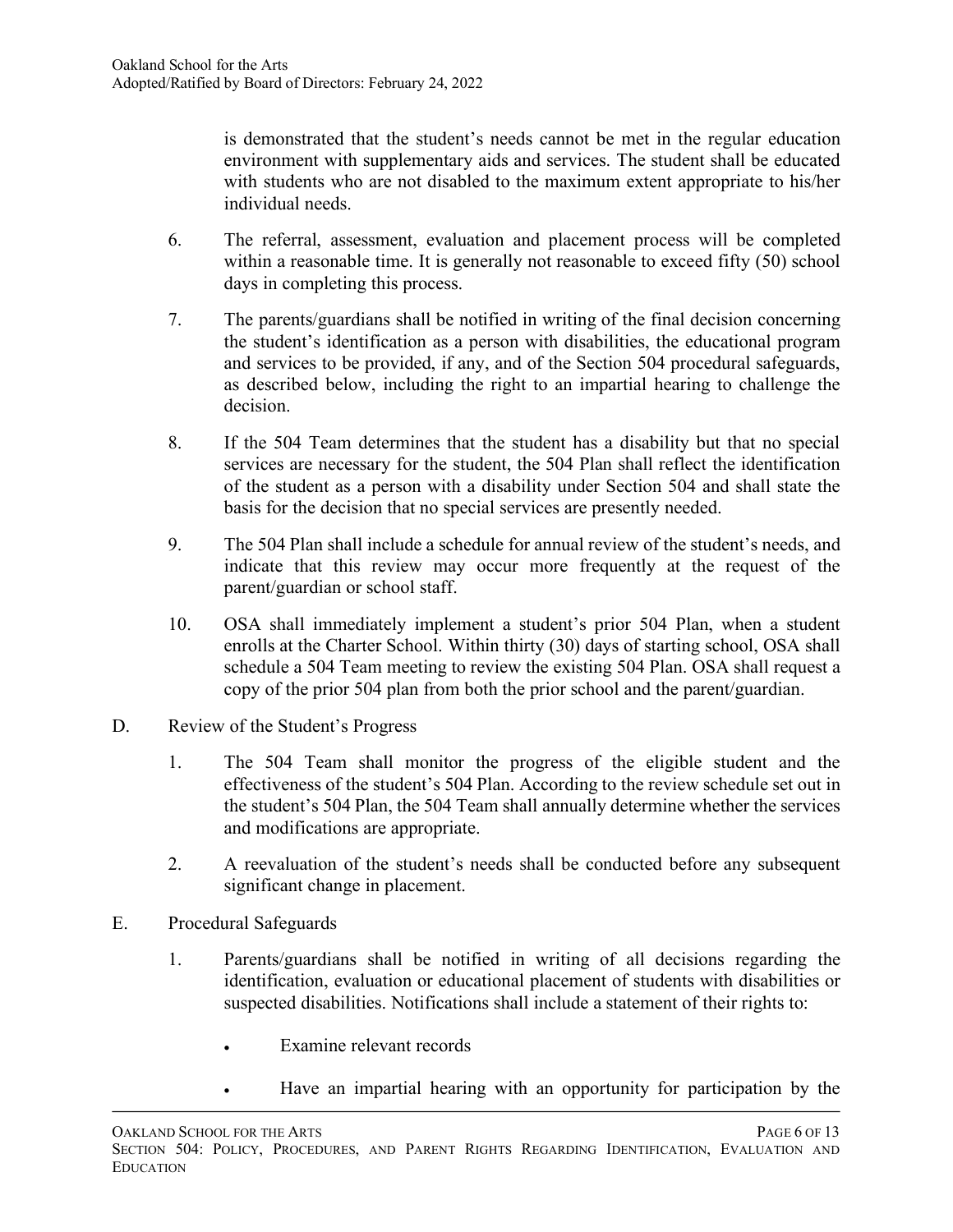parents/guardians and their counsel

- Have the right to file a Uniform Complaint pursuant to school policy
- Seek review in federal court if the parents/guardians disagree with the hearing decision.
- 2. Notifications shall also set forth the procedures for requesting an impartial hearing. Requests shall be made to the following:

Katy Zaugg Principal (510) 873-8800 kzaugg@oakarts.org

Notifications shall also advise that reimbursement for attorney's fees is available only as authorized by law.

- 3. The Executive Director or designee shall maintain a list of impartial hearing officers who are qualified and willing to conduct Section 504 hearings. To ensure impartiality, such officers shall not be employed by or under contract with OSA or any district within the El Dorado County Charter SELPA or the Alameda County Office of Education in any capacity other than that of hearing officer and shall not have any professional or personal involvement that would affect their impartiality or objectivity in the matter.
- 4. If a parent/guardian disagrees with the identification, evaluation or educational placement of a student with disabilities under Section 504, he/she may request a hearing to initiate due process procedures. The parent/guardian shall set forth in writing his/her request for a hearing. A request for hearing should include:
	- The specific decision or action with which the parent/guardian disagrees.
	- The changes to the 504 Plan the parent/guardian seeks.
	- Any other information the parent/guardian believes is pertinent.
- 5. Within five (5) calendar days of receiving the parent/guardian's request for a hearing, the Charter School may offer the parent/guardian an optional alternative dispute resolution process. However, the timeline for the hearing shall remain in effect unless it is extended by mutual written agreement of the parent/guardian and the Charter School. Alternative dispute resolution options include:
	- Mediation by a neutral third party.
	- Review of the 504 Plan by the Executive Director or designee.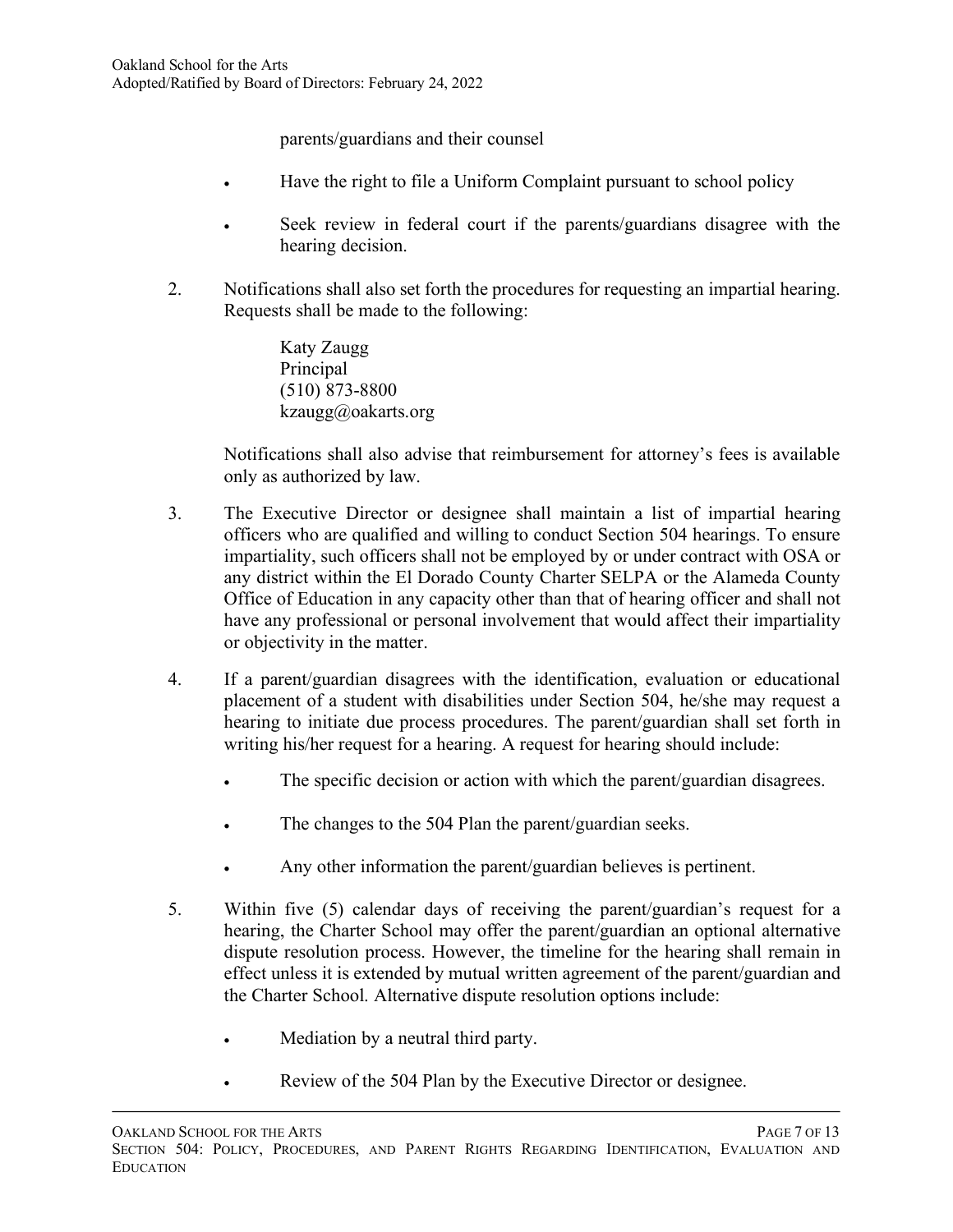- 6. Within ten (10) calendar days of receiving the parent/guardian's request, the Executive Director or designee shall select an impartial hearing officer. These 10 days may be extended for good cause or by mutual agreement of the parent/guardian and Executive Director.
- 7. Within thirty-five (35) calendar days of the selection of the hearing officer, the due process hearing shall be conducted. These thirty-five (35) days may be extended for good cause or by mutual agreement of the parent/guardian and Executive Director.
- 8. The parent/guardian and the School shall be afforded the rights to:
	- Be accompanied and advised by counsel and by individuals with special knowledge or training related to the individual needs of students who are qualified as having a disability under Section 504.
	- Present written and oral evidence.
	- Question and cross-examine witnesses.
	- Receive written findings by the hearing officer.
- 9. The hearing officer shall issue a written decision within ten (10) calendar days of the hearing.
- 10. If desired, either party may seek a review of the hearing officer's decision by a federal court. The decision shall be implemented unless the decision is stayed, modified or overturned by a court.
- 11. OSA shall not retaliate in any way against parents/guardians or students who exercise any rights under the procedural safeguards and/or Section 504.
- F. Suspension and Expulsion, Special Procedures for Students with Disabilities

OSA shall follow the suspension and expulsion policy and procedures as set forth in the charter. A pupil who is qualified for services under Section 504 of the Rehabilitation Act of 1973 is subject to the same grounds for disciplinary action, including suspension and expulsion, and is accorded the same due process procedures applicable to regular education pupils except when federal and state law mandates additional or different procedures. OSA will follow Section 504 and all applicable federal and state laws when imposing any form of discipline on a pupil identified as an individual with disabilities or for whom the Charter School has a basis of knowledge of a suspected disability or who is otherwise qualified for such services or protections in according due process to such pupils. The following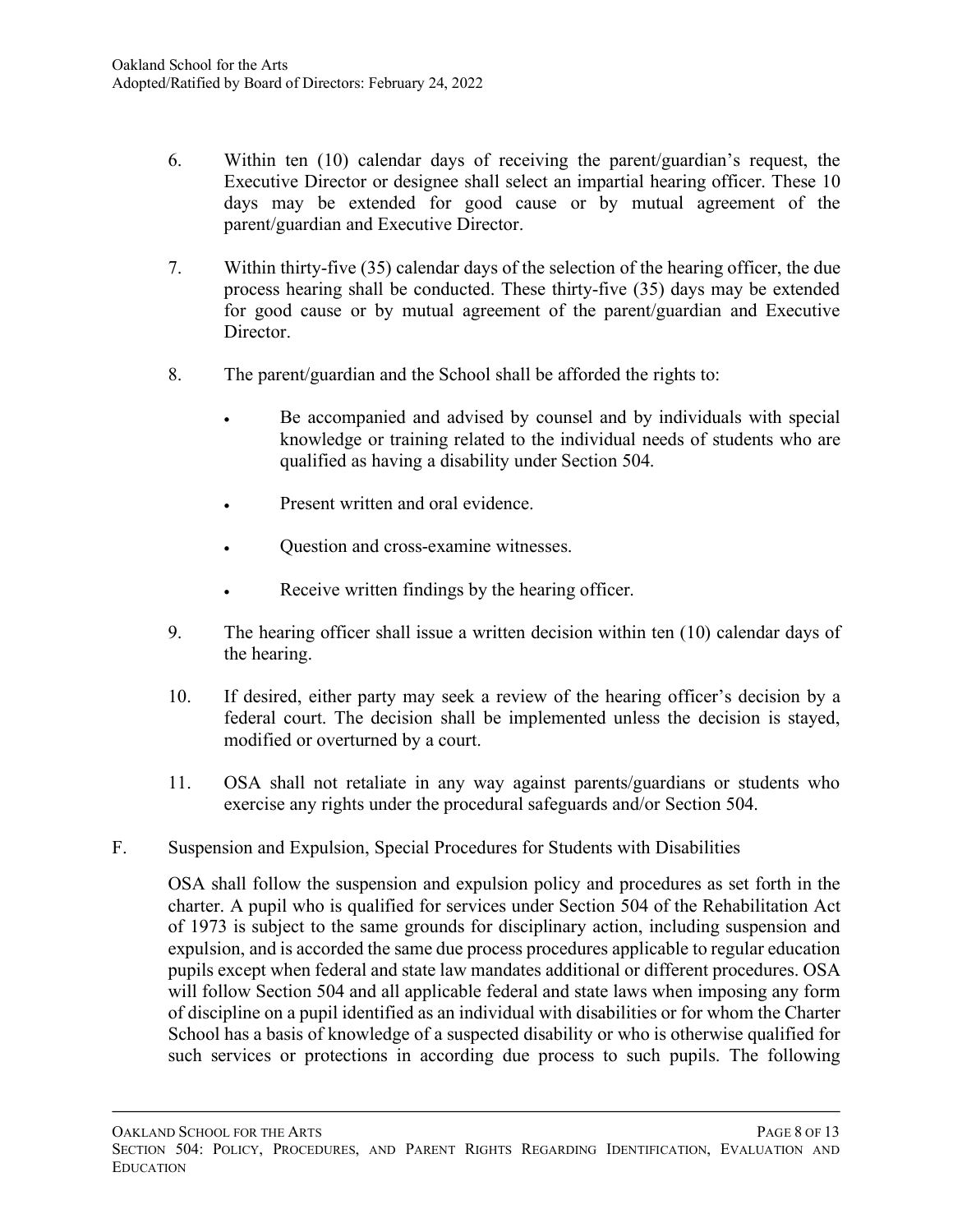procedures shall be followed when a student with a disability is considered for suspension or expulsion. These procedures will be updated if there is a change in the law.

1. Services During Suspension

Students suspended for more than ten (10) school days in a school year shall continue to receive services so as to enable the student to continue to participate in the general education curriculum, although in another setting, and to progress toward meeting the goals set out in the child's 504 Plan; and receive, as appropriate, a functional behavioral assessment ("FBA") and behavioral intervention services and modifications, that are designed to address the behavior violation so that it does not recur. These services may be provided in an interim alternative educational setting.

2. Procedural Safeguards/Manifestation Determination

Within ten (10) school days of a recommendation for expulsion or any decision to change the placement of a child with a disability because of a violation of a code of student conduct, OSA, the parent, and relevant members of the 504 Team shall review all relevant information in the student's file, including the child's 504 Plan, any teacher observations, and any relevant information provided by the parents to determine:

- a. If the conduct in question was caused by, or had a direct and substantial relationship to, the child's disability; or
- b. If the conduct in question was the direct result of the local educational agency's failure to implement the 504 Plan.

If OSA, the parent, and relevant members of the 504 Team determine that either of the above is applicable for the child, the conduct shall be determined to be a manifestation of the child's disability.

If OSA, the parent, and relevant members of the 504 Team make the determination that the conduct was a manifestation of the child's disability, the 504 Team shall:

- a. Conduct an FBA and implement a behavioral intervention plan ("BIP") for such child, provided that OSA had not conducted such assessment prior to such determination before the behavior that resulted in a change in placement;
- b. If the child has a BIP, review the BIP and modify it, as necessary, to address the behavior; and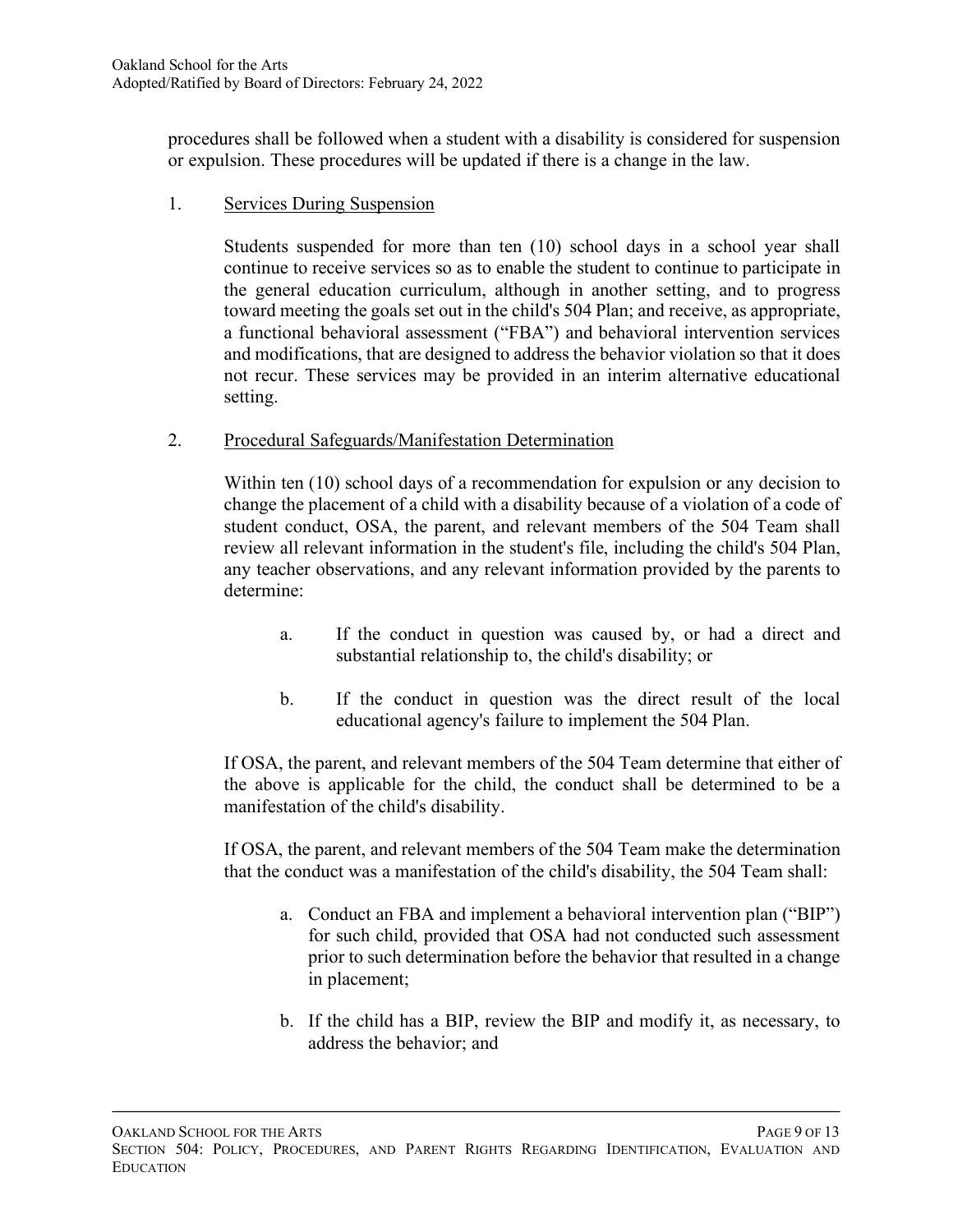c. Return the child to the placement from which the child was removed, unless the parent and OSA agree to a change of placement as part of the modification of the BIP.

If OSA, the parent, and relevant members of the 504 team determine that the behavior was not a manifestation of the student's disability and that the conduct in question was not a result of the failure to implement the 504 Plan, then OSA may apply the relevant disciplinary procedures to children with disabilities in the same manner and for the same duration as the procedures would be applied to students without disabilities.

3. Appeals

The parent/guardian of a child with a disability under a 504 Plan who disagrees with any decision regarding placement, or the manifestation determination, or if the Charter School believes that maintaining the current placement of the child is substantially likely to result in injury to the child or to others, either party may request to utilize the appeal process outlined in the Procedural Safeguards section of these Procedures.

When an appeal relating to the placement of the student or the manifestation determination has been requested by either the parent or OSA, the student shall remain in the interim alternative educational setting pending the decision of the hearing officer in accordance with state and federal law, including 20 U.S.C. Section 1415(k), until the expiration of the forty-five (45) day time period provided for in an interim alternative educational setting, unless the parent and OSA agree otherwise.

### 4. Special Circumstances

OSA personnel may consider any unique circumstances on a case-by-case basis when determining whether to order a change in placement for a child with a disability who violates a code of student conduct.

The Executive Director or designee may remove a student to an interim alternative educational setting for not more than forty-five (45) days without regard to whether the behavior is determined to be a manifestation of the student's disability in cases where a student:

- a. Carries or possesses a weapon, as defined in 18 U.S.C. § 930, to or at school, on school premises, or to or at a school function;
- b. Knowingly possesses or uses illegal drugs, or sells or solicits the sale of a controlled substance, while at school, on school premises, or at a school function; or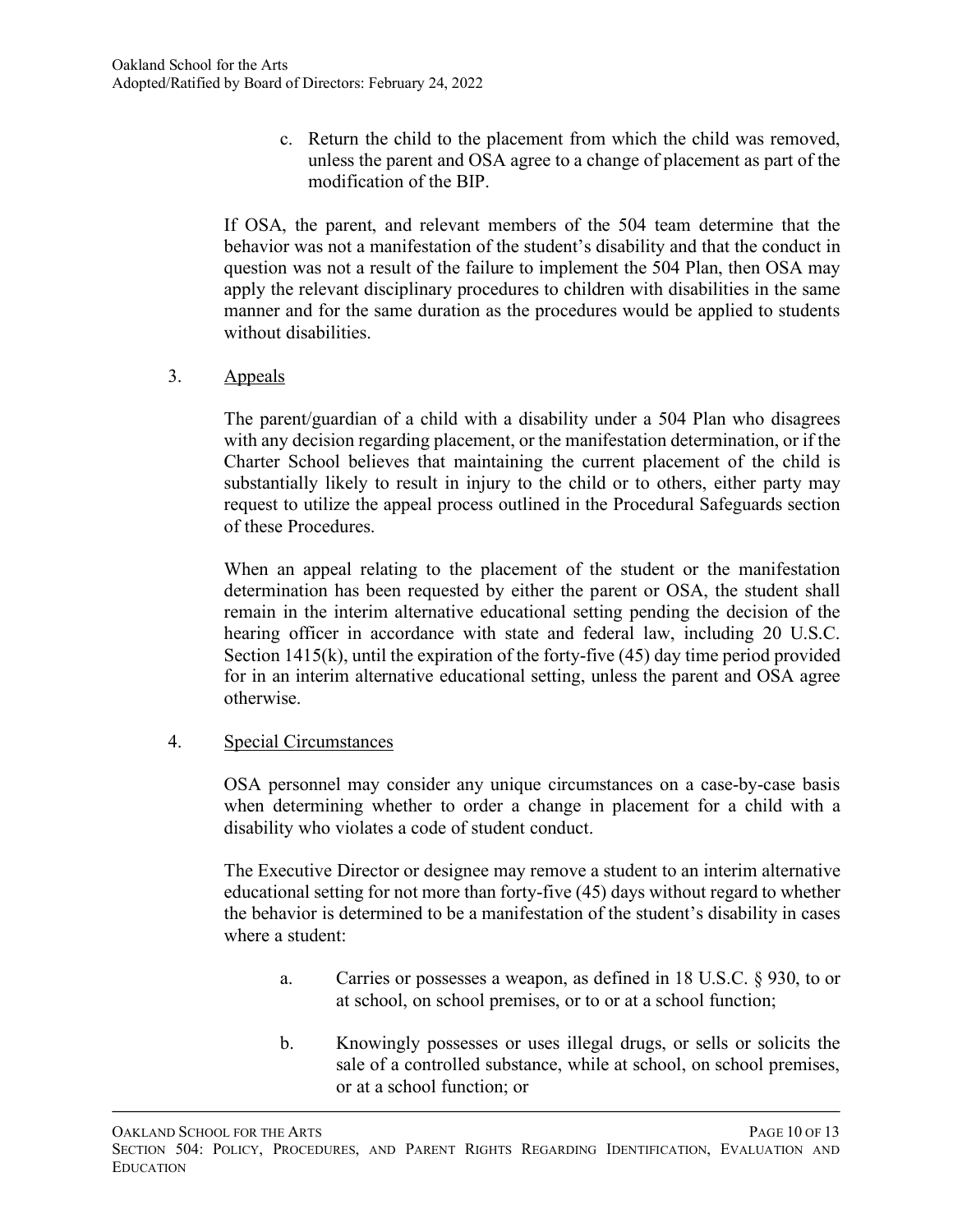- c. Has inflicted serious bodily injury, as defined by 20 U.S.C. §  $1415(k)(7)(D)$ , upon a person while at school, on school premises, or at a school function.
- 5. Interim Alternative Educational Setting

The student's interim alternative educational setting shall be determined by the student's 504 Team.

6. Procedures for Students Not Yet Eligible for Special Education Services

A student who has not been identified as an individual with disabilities pursuant to the IDEA 2004 and who has violated OSA's disciplinary procedures may assert the procedural safeguards granted under these Procedures only if OSA had knowledge that the student had a disability before the behavior occurred.

OSA shall be deemed to have knowledge that the student had a disability if one of the following conditions exists:

- a. The parent/guardian has expressed concern in writing, or orally if the parent/guardian does not know how to write or has a disability that prevents a written statement, to OSA supervisory or administrative personnel, or to one of the child's teachers, that the student is in need of special education or related services.
- b. The parent has requested an evaluation of the child.
- c. The child's teacher, or other OSA personnel, has expressed specific concerns about a pattern of behavior demonstrated by the child, directly to the director of special education or to other OSA supervisory personnel.

If OSA knew or should have known the student had a disability under any of the three (3) circumstances described above, the student may assert any of the protections available to IDEA 2004-eligible children with disabilities, including the right to stay-put.

If OSA had no basis for knowledge of the student's disability, it shall proceed with the proposed discipline. OSA shall conduct an expedited evaluation if requested by the parent/guardian; however, the student shall remain in the education placement determined by OSA pending the results of the evaluation.

OSA shall not be deemed to have knowledge of that the student had a disability if the parent has not allowed an evaluation, refused services, or if the student has been evaluated and determined to not be eligible.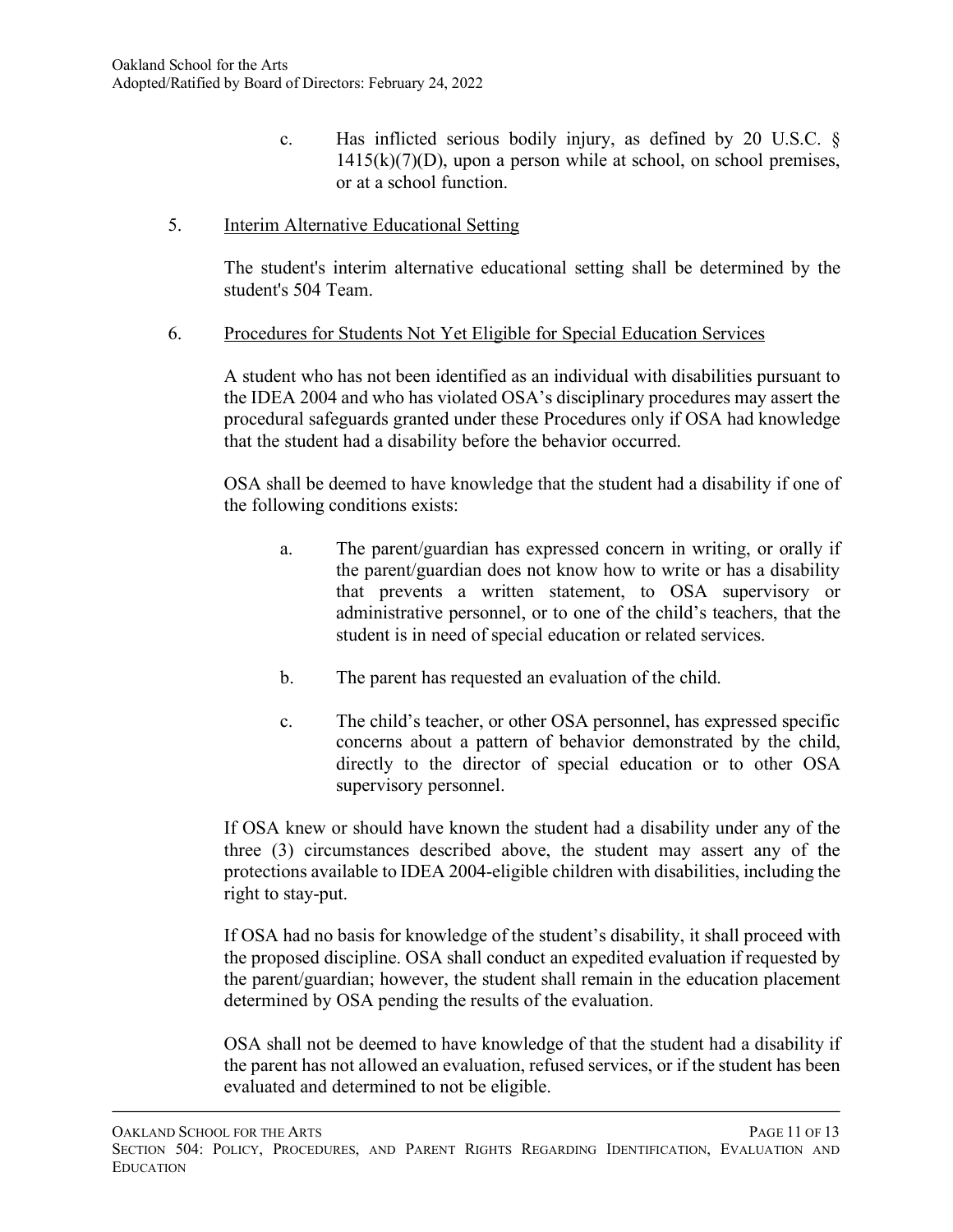### **C. PARENT/STUDENT RIGHTS IN IDENTIFICATION, EVALUATION, ACCOMMODATION AND PLACEMENT**

The following is a description of the rights granted by federal law to students with disabilities. The intent of the law is to keep you fully informed concerning decisions about your child and to inform you of your rights if you disagree with any of these decisions. Please keep this explanation for future reference.

You have the right to:

- 1. Have your child take part in and receive benefits from public education programs without discrimination because of his/her disabling condition.
- 2. Have OSA advise you of your rights under federal law.
- 3. Receive notice with respect to Section 504 identification, evaluation and/or placement of your child.
- 4. Have your child receive a free appropriate public education. This includes the right to be educated with non-disabled students to the maximum extent appropriate. It also includes the right to have OSA make reasonable accommodations to allow your child an equal opportunity to participate in school and school-related activities.
- 5. Have your child educated in facilities and receive services comparable to those provided to non-disabled students.
- 6. Have your child receive special education and related services if he/she is found to be eligible under the Individuals with Disabilities Education Improvement Act (IDEA 2004).
- 7. Have an evaluation, educational recommendation, and placement decision developed by a team of persons who are knowledgeable of the student, the assessment data, and any placement options. This includes the right to an evaluation before the initial placement of the student and before any subsequent significant change in placement.
- 8. Have your child be given an equal opportunity to participate in non-academic and extracurricular activities offered by OSA.
- 9. Examine all relevant records relating to decisions regarding your child's Section 504 identification, evaluation, educational program, and placement.
- 10. Obtain copies of educational records at a reasonable cost unless the fee would effectively deny you access to the records.
- 11. Obtain a response from OSA to reasonable requests for explanations and interpretations of your child's records.
- 12. Request an amendment of your child's educational records if there is reasonable cause